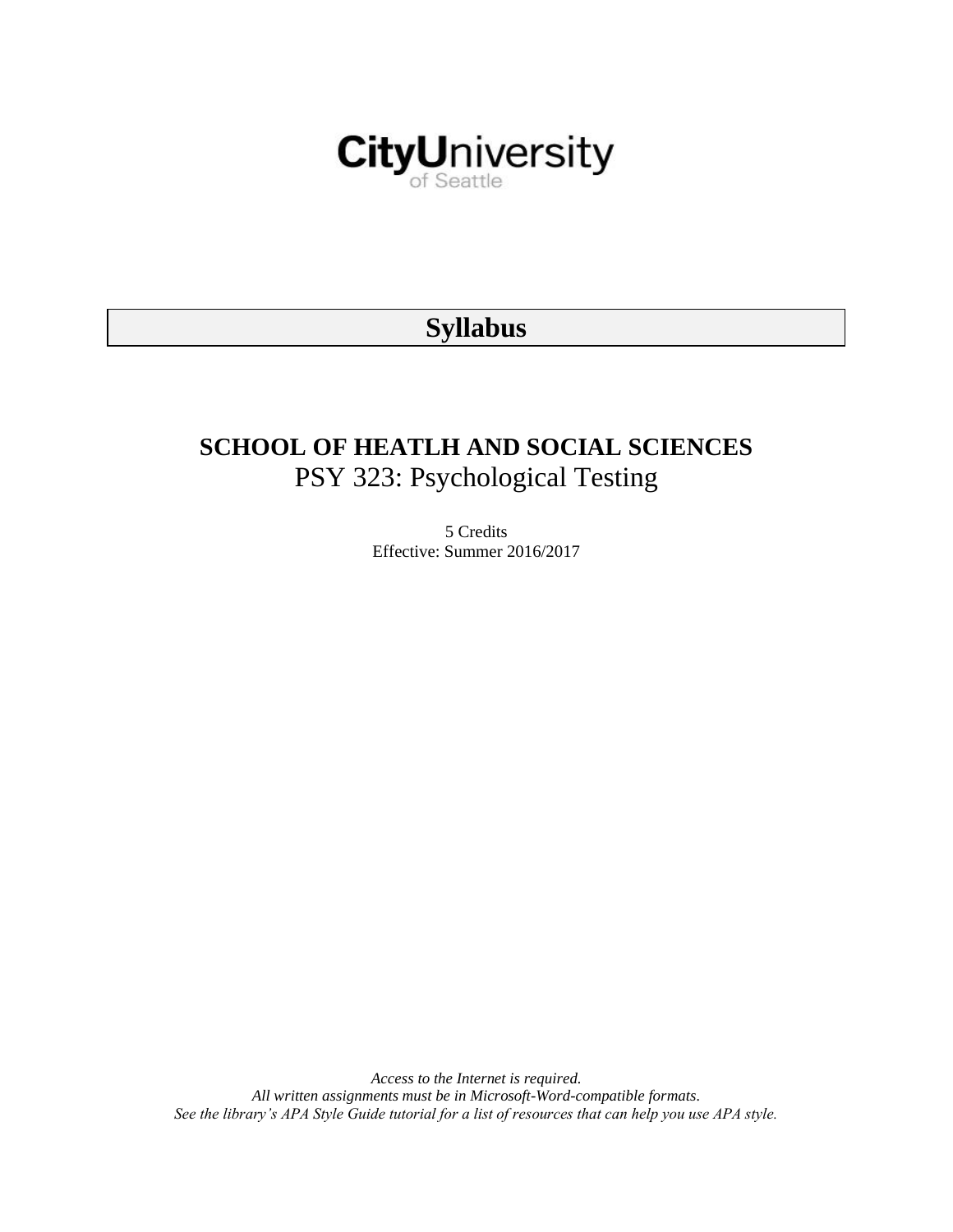# **FACULTY**

Faculty Name: FACULTY NAME

Contact Information: CONTACT INFORMATION

### [INSTRUCTOR MAY INSERT PERSONAL MESSAGE IF DESIRED]

# **COURSE DESCRIPTION**

This course presents a survey of assessment techniques and instruments for intelligence, personality, cognitive and special abilities, achievement, aptitude, and vocational interest. Students learn to evaluate tests, their uses and limitations.

# **COURSE RESOURCES**

Required and recommended resources to complete coursework and assignments are found on the course [Reading List.](https://nam03.safelinks.protection.outlook.com/?url=https%3A%2F%2Fcityu.alma.exlibrisgroup.com%2Fleganto%2Flogin%3Fauth%3DSAML&data=04%7C01%7CMMara%40cityu.edu%7C70673ce0fe0144040eda08d87472e204%7Cb3fa96d9f5154662add763d854e39e63%7C1%7C0%7C637387384066198115%7CUnknown%7CTWFpbGZsb3d8eyJWIjoiMC4wLjAwMDAiLCJQIjoiV2luMzIiLCJBTiI6Ik1haWwiLCJXVCI6Mn0%3D%7C1000&sdata=JbwP%2Fm5Q%2BMgIUWa%2FXceos%2BoiLv0DX%2B%2FL%2BNGNMbX9P8E%3D&reserved=0) The reading list can be found under Course Information in Blackboard as well as from the library homepage.

Note: Required resources that must be purchased by the student are tagged "Purchase from a vendor of your choosing." Required resources with a direct link, "Available through CityU Library", are available at no cost to students.

Students in Canada will see required resources they need to purchase tagged "Purchase from the Canadian Bookstore." Students outside the U.S. and Canada should contact their advisor or textbook coordinator for additional information.

# **CITYU LEARNING GOALS**

This course supports the following City University learning goals:

• Professional competency and professional identity

# **COURSE OUTCOMES**

In this course, learners:

- Describe commonly used psychological, educational, and vocational testing instruments
- Evaluate the major functions, strengths, and limitations of psychological testing;
- Assess the legal, cultural, professional, and ethical guidelines related to testing
- Integrate the statistical concepts of reliability, validity, and errors of measurement in testing

# **CORE CONCEPTS, KNOWLEDGE, AND SKILLS**

- Ability tests
- Intelligence tests
- Personality assessment
- Standardized achievement tests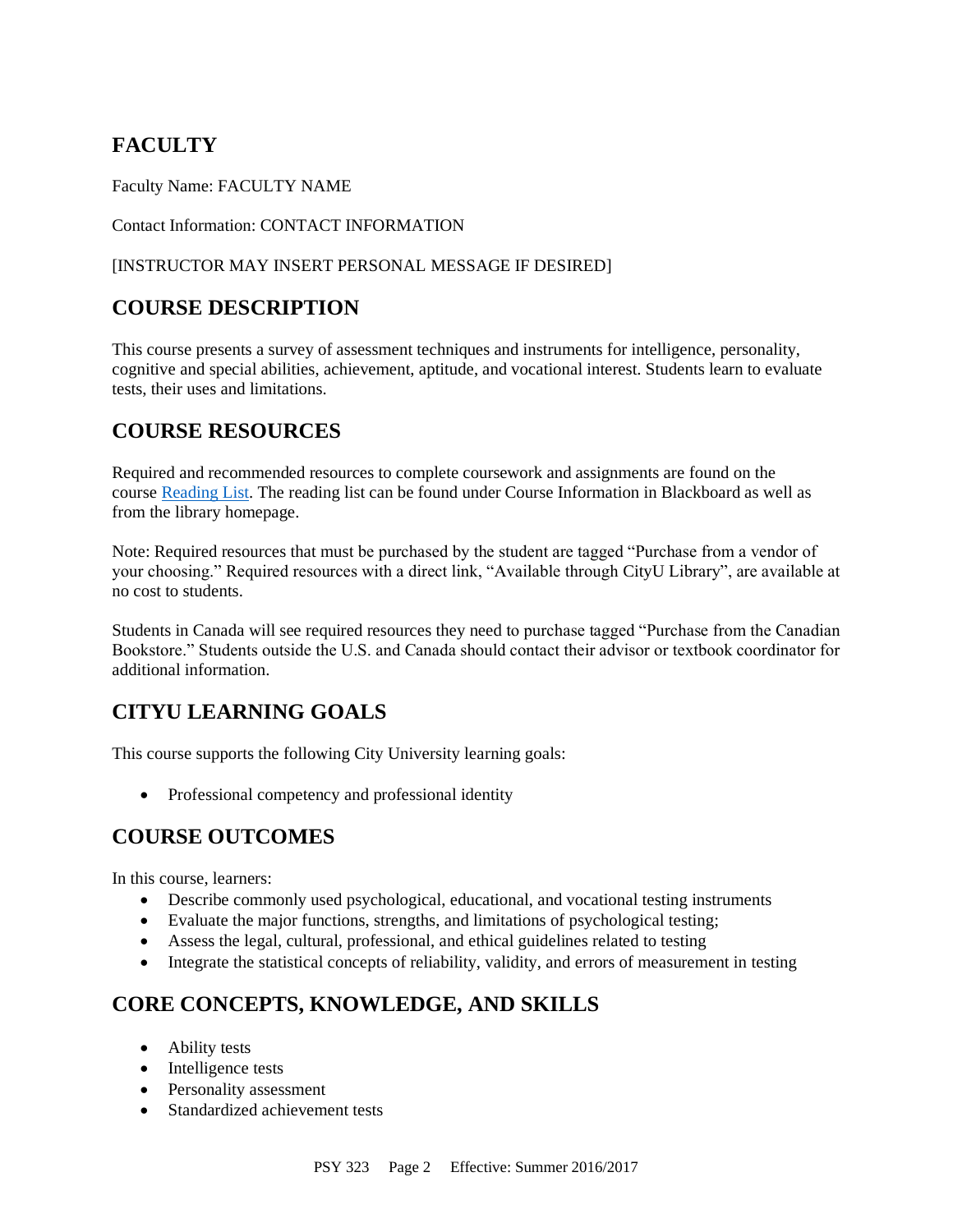- The science of psychological measurement
- Use of psychological tests
- Vocational interest tests

### **OVERVIEW OF COURSE GRADING**

The grades earned for the course will be derived using City University of Seattle's decimal grading system, based on the following:

| <b>Overview of Required Assignments</b> | % of Final Grade |
|-----------------------------------------|------------------|
| Course activities                       | 20%              |
| Quizzes                                 | 20%              |
| <b>Test Evaluation Papers</b>           | 40%              |
| Application paper                       | 20%              |
| <b>TOTAL</b>                            | 100%             |

### **SPECIFICS OF COURSE ASSIGNMENTS**

The instructor will provide grading rubrics that will provide more detail as to how this assignment will be graded.

#### Course activities

Class participation through discussion activities is an integral part of this course. To provide a structure for balanced participation and allow students to maximize the benefit of the discussion activities, it is required to follow these guidelines: 1) Post responses to discussion questions in the first three days of the school week (Monday through Wednesday in online classes; various days in mixed-mode classes). 2) Post at least four or more thoughtful and topic-relevant comments to responses made by classmates over at least three different days of the school week. 3) Respond to any questions that the instructor has regarding students' original post by the end of the school week.

| <i>Components</i>       | % of Grade |
|-------------------------|------------|
| Timeliness of responses | 15%        |
| Quality of responses    | 70%        |
| Quantity of responses   | 15%        |
| <b>TOTAL</b>            | 100%       |

#### **Quizzes**

Students will take weekly equally weighted online multiple choice quizzes to reinforce the course materials. The quizzes will test students' ability to utilize course concepts and terminology. All quizzes are closed books and notes.

*Components % of Grade*

**TOTAL 100%**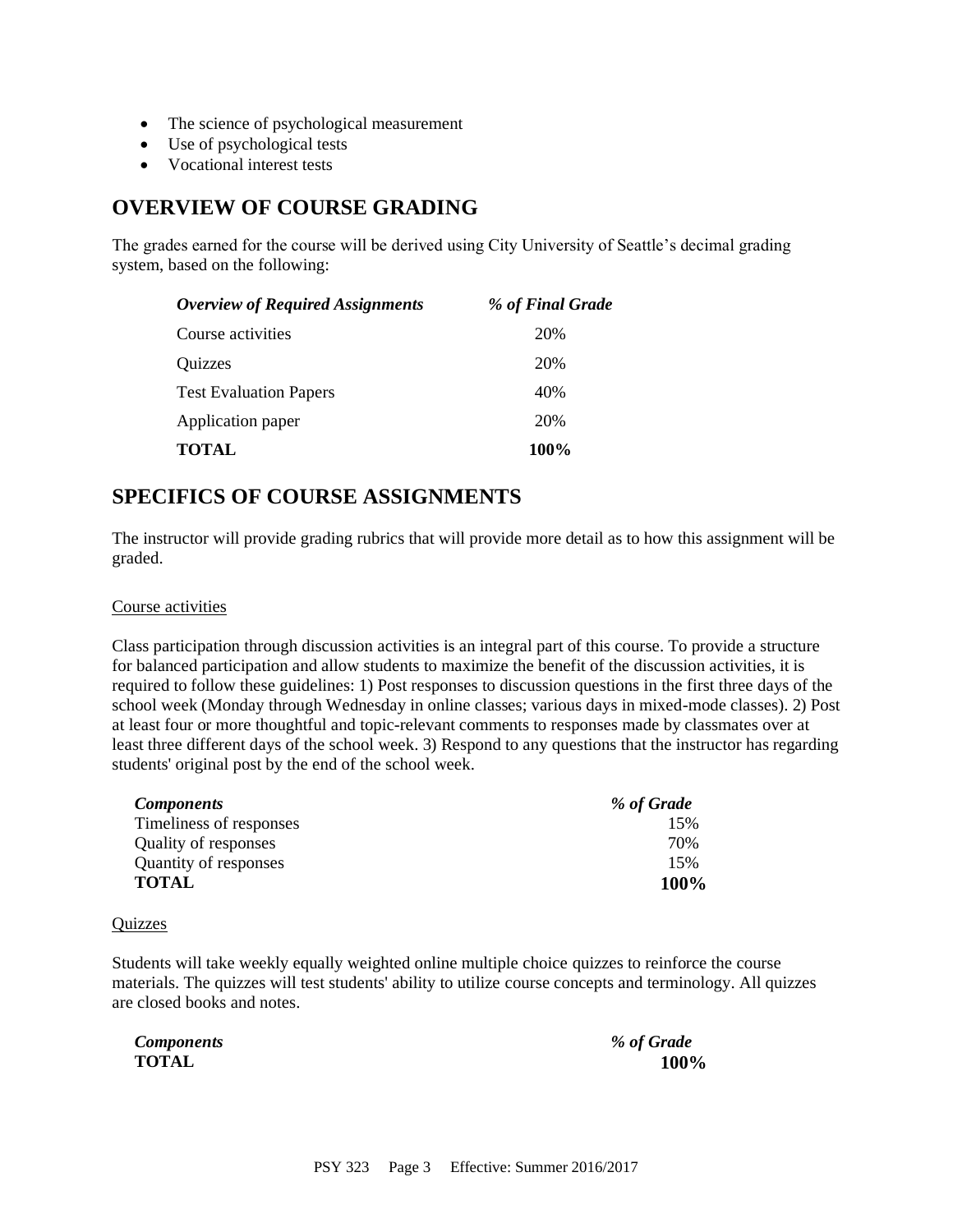#### Test Evaluation Papers

For this assignment students will write two, five- to six-pages long, double-spaced papers evaluating three different psychological tests. Students should start their papers with a brief description of the tests – their use, type (tasks, multiple choice questions, etc.). Then, they should focus on strengths and limitations, value of the results, validity and reliability of the tests. Finally students should discuss cultural, ethical, and professional issues related to the selected tests. Student are expected to combine their own thoughtful analysis with ideas and information found in a minimum of three sources. Therefore, as in any scholarly writing, students should not merely copy information from another author, but use evidence to support the contentions they have drawn from their findings and critically analyze related literature - these have to be analytical papers, not a summary of readings. Evaluation papers must meet APA requirements of format and style. Students must cite the sources of all ideas, facts, and information used that are not their own, even if they have put the information into their own words. Failure to do so is plagiarism, even if the oversight is unintentional.

| <b>Components</b>                | % of Grade |
|----------------------------------|------------|
| DAS-U-Evidence and support       | 30%        |
| DAS-U-Evidence and support       | 30%        |
| DAS-U-Organization and coherence | 20%        |
| DAS-U-Style and mechanics        | 20%        |
| <b>TOTAL</b>                     | 100%       |

#### Application paper

Students will prepare a five- to six-page long paper, on specific topic related to psychological testing. This paper should explain this topic and present a critical analysis of the particular problem. For example, students might decide to discuss college academic competence tests, such as SAT, and issues surrounding them, such as validity, reliability, and usability of the test scores, arguments used by students and teachers for and against competency testing, coaching for tests, etc. In the application paper, students are expected to combine their own thoughtful analysis with ideas and information found in a minimum of three sources. Therefore, as in any scholarly writing, students should not merely copy information from another author, but use evidence to support the contentions they have drawn from their findings and critically analyze related literature - this paper has to be an analytical paper, not a summary of readings. This paper must meet APA requirements of format and style. Students must cite the sources of all ideas, facts, and information used that are not their own, even if they have put the information into their own words. Failure to do so is plagiarism, even if the oversight is unintentional.

| <i>Components</i>                         | % of Grade |
|-------------------------------------------|------------|
| DAS-U-Analysis and use of course concepts | 30%        |
| DAS-U-Evidence and support                | 30%        |
| DAS-U-Organization and coherence          | 20%        |
| DAS-U-Style and mechanics                 | 20%        |
| <b>TOTAL</b>                              | 100%       |

### **COURSE POLICIES**

#### **Late Assignments**

#### LATE ASSIGNMENT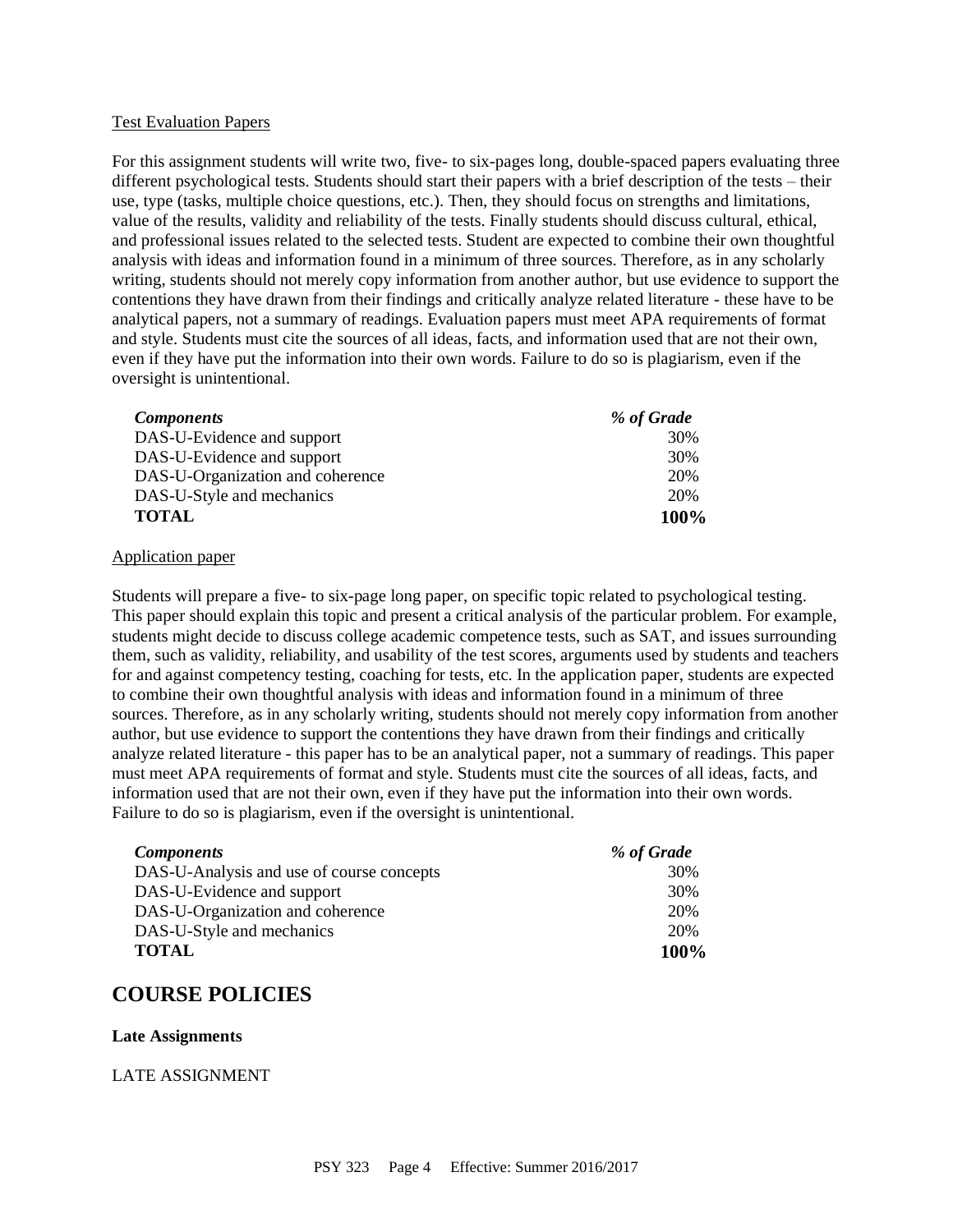#### **Participation**

#### PARTICIPATION

#### **Professional Writing**

Assignments require error-free writing that uses standard English conventions and logical flow of organization to address topics clearly, completely, and concisely. CityU requires the use of APA style.

### **UNIVERSITY POLICIES**

You are responsible for understanding and adhering to all of City University of Seattle's academic policies. The most current versions of these policies can be found in the University [Catalog](https://www.cityu.edu/catalog/) that is linked from the CityU Web site.

#### **Non-Discrimination & Prohibition of Sexual Misconduct**

City University of Seattle adheres to all federal, state, and local civil rights laws prohibiting discrimination in employment and education. The University is committed to ensuring that the education environment is bounded by standards of mutual respect and safety and is free from discriminatory practices.

In the U.S., the University is required by Title IX of the Education Amendments of 1972 to ensure that all of its education programs and activities do not discriminate on the basis of sex/gender. Sex include sex, sex stereotypes, gender identity, gender expression, sexual orientation, and pregnancy or parenting status. Sexual harassment, sexual assault, dating and domestic violence, and stalking are forms of sex discrimination, which are prohibited under Title IX and by City University of Seattle policy. City University of Seattle also prohibits retaliation against any person opposing discrimination or participating in any discrimination investigation or complaint process internal or external to the institution. Questions regarding Title IX, including its application and/or concerns about noncompliance, should be directed to the Title IX Coordinator. For a complete copy of the policy or for more information, visit <https://my.cityu.edu/titleix> or contact the Title IX Coordinator.

In Canada, in compliance with the British Columbia Human Rights Code, the Alberta Human Rights Act, WorksafeBC, and the Workers' Compensation Board of Alberta, the University believes that its environment should at all times be supportive and respectful of the dignity and self-esteem of individuals. Discrimination, harassment and bullying conduct, whether through person to person behaviour or via electronic communications such as email or social media is not acceptable and will not be tolerated. As an educational institution, it is our responsibility to cultivate an environment of excellence, equity, mutual respect and to recognize the value and potential of every individual. The University will take all necessary steps to meet or exceed the requirements of the law to prevent discrimination, harassment and bullying. The Respectful Workplace Policy for the prevention of discrimination, harassment and bullying policy and procedure can be found at <https://www.cityu.edu/discover-cityu/about-cityu/> under the Policies section or at <https://www.cityuniversity.ca/about/>.

#### **Religious Accommodations**